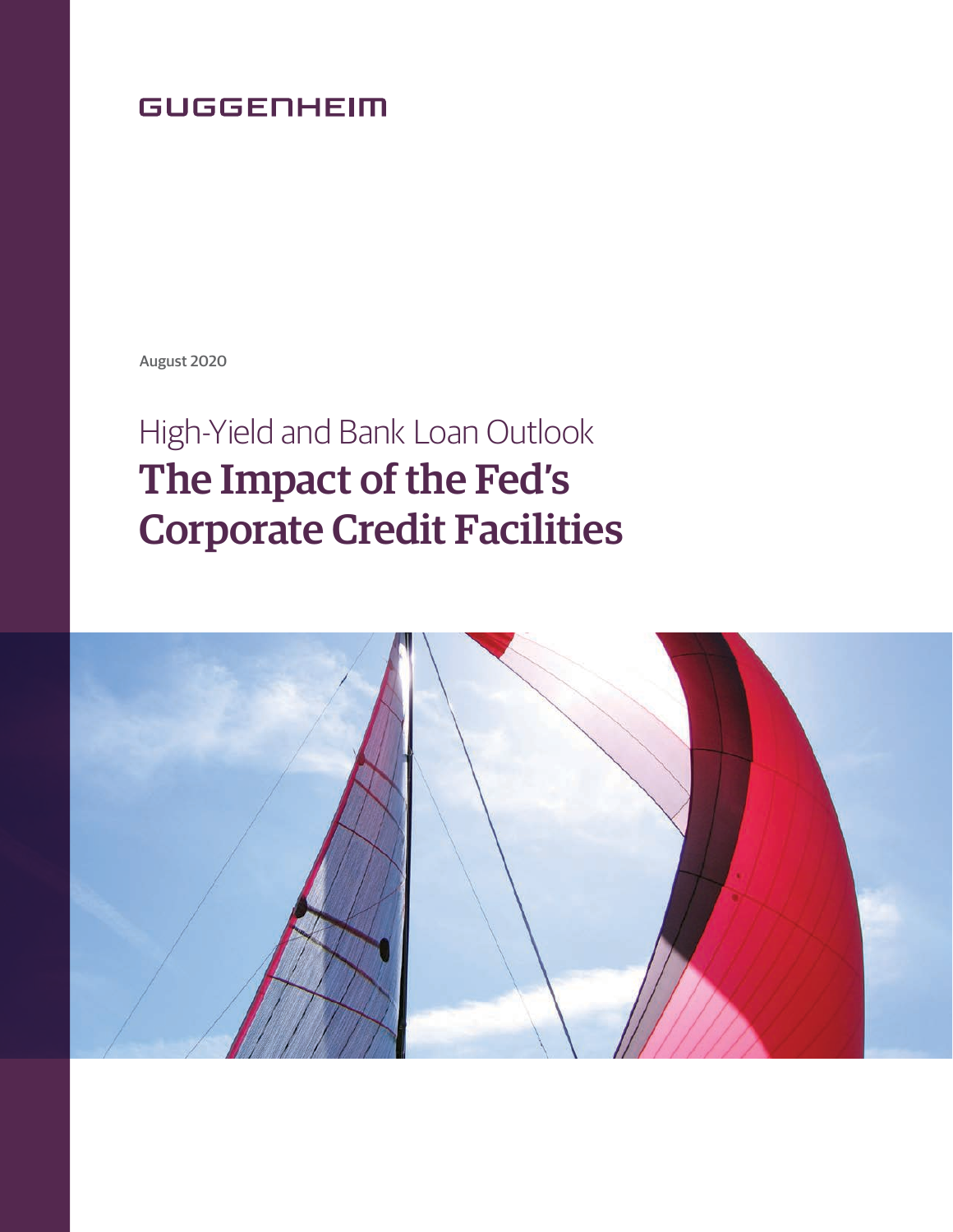#### Investment Professionals

Scott Minerd Chairman of Investments and Global Chief Investment Officer

Kevin H. Gundersen, CFA Senior Managing Director, Portfolio Manager

Thomas J. Hauser Senior Managing Director, Portfolio Manager

#### Brian Smedley

Senior Managing Director, Head of Macroeconomic and Investment Research

Maria M. Giraldo, CFA Managing Director, Investment Research

#### **Table of Contents**

| <b>Summary</b><br>,我们也不能在这里,我们也不能会在这里,我们也不能会在这里,我们也不能会在这里,我们也不能会不能会不能会。""我们,我们也不能会不能会不能会不能会不能会不能会不 |   |
|----------------------------------------------------------------------------------------------------|---|
| <b>Report Highlights</b>                                                                           |   |
| <b>Macroeconomic Overview</b>                                                                      | 3 |
| The Market Functioning Gallery.                                                                    | 5 |
| <b>Investment Implications</b>                                                                     | q |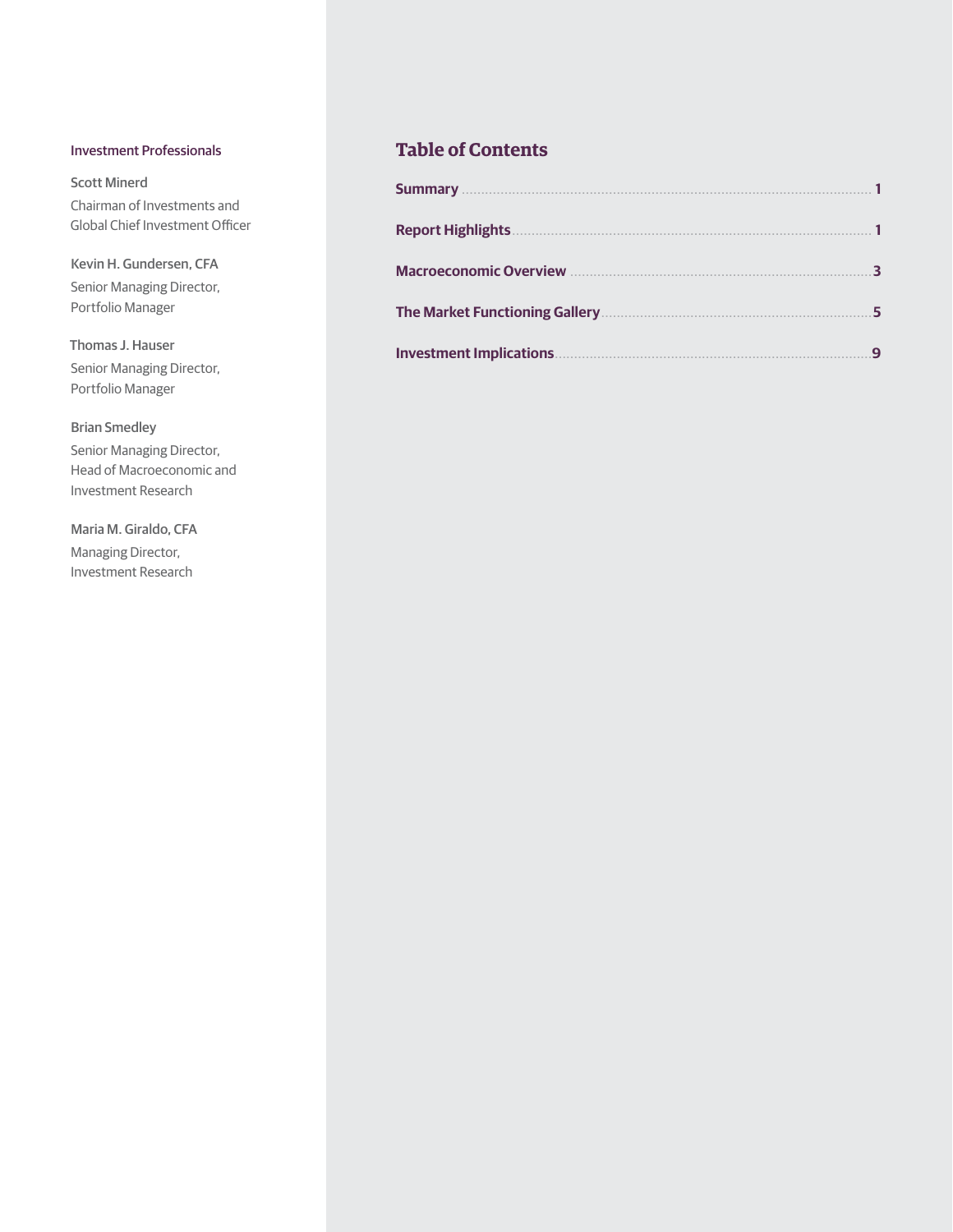#### Summary

The leveraged credit sector has delivered stellar performance since the lows in March. High-yield corporates are up 26 percent from 2020 lows and bank loans are up 22 percent. Prices have recovered to over 90 percent of par, and spreads have tightened to historical average levels. We attribute much of the rapid price recovery to the introduction of the Federal Reserve's (Fed) Secondary Market Corporate Credit Facility (SMCCF).

The SMCCF was previously scheduled to cease new purchases on Sept. 30, 2020, but it has been extended to Dec. 31, 2020. The facility has proven highly effective despite having executed less than \$15 billion in total purchases out of a maximum program size of \$250 billion, making it a low-cost option for policymakers to support market functioning. This report shows that there is more progress to be made in reaching the program's objective, which supports our conclusion that an extension of Fed support will continue to serve as a tailwind for corporate credit.

#### Report Highlights

- With the Fed's SMCCF targeting a normalization of credit market functioning, we are monitoring metrics, including the level of credit spreads, credit curve shape, trading volume, and bid-ask spreads.
- There is still scope for improvement in the level of credit spreads. BBB-rated spreads remain 37 basis points wider than January levels. BB-rated corporate bond spreads are 124 basis points wider than January levels, and B-rated corporate bonds are 130 basis points wider.
- High-yield credit curves remain inverted. In the BB-rated sector, the difference between a nine- to 10-year maturity bond spread and a two- to three-year maturity bond spread is -36 basis points.
- Rating migration has been negative and default rates have risen, reminding us that the Fed's programs cannot repair solvency issues.
- Our work continues to focus on opportunistically capturing value as the Fed's programs support credit markets. As such, we are cautiously bullish.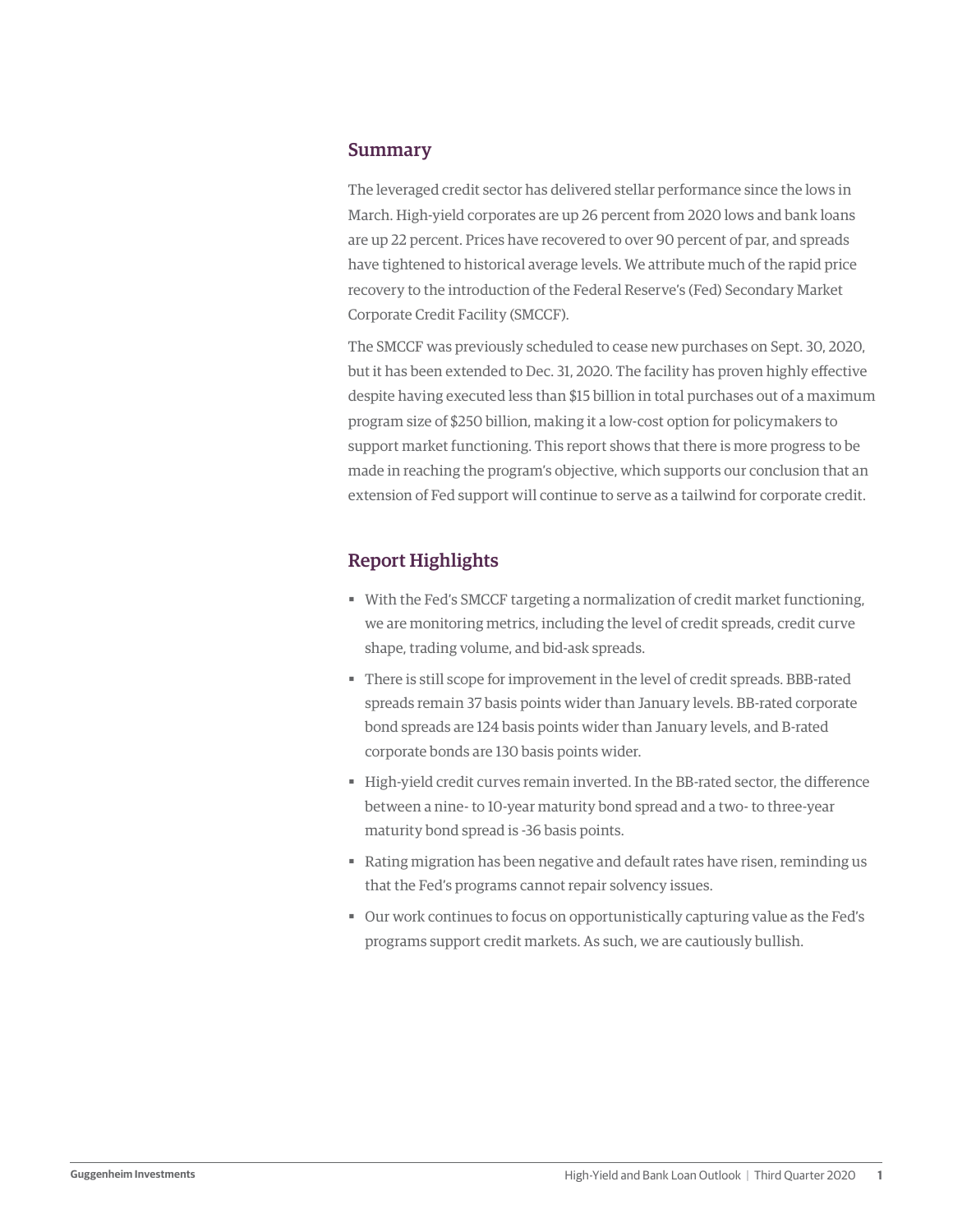#### Leveraged Credit Scorecard

As of 6.30.2020

#### High-Yield Bonds

|                                  | December 2019 |       | April 2020 |       | <b>May 2020</b> |       | <b>June 2020</b> |       |
|----------------------------------|---------------|-------|------------|-------|-----------------|-------|------------------|-------|
|                                  | Spread        | Yield | Spread     | Yield | Spread          | Yield | Spread           | Yield |
| <b>ICE BofA High-Yield Index</b> | 372           | 5.4%  | 761        | 8.1%  | 658             | 6.9%  | 649              | 6.9%  |
| <b>BB</b>                        | 214           | 3.9%  | 540        | 5.8%  | 470             | 5.1%  | 474              | 5.1%  |
| B                                | 374           | 5.4%  | 813        | 8.5%  | 673             | 7.0%  | 676              | 7.1%  |
| CCC                              | 964           | 11.3% | 1.716      | 18.0% | 1,501           | 15.4% | 1.407            | 14.5% |

#### Bank Loans

|                                           | December 2019 |       | April 2020 |       | <b>May 2020</b> |       | <b>June 2020</b> |       |
|-------------------------------------------|---------------|-------|------------|-------|-----------------|-------|------------------|-------|
|                                           | DMM*          | Price | DMM*       | Price | DMM*            | Price | DMM <sup>*</sup> | Price |
| <b>Credit Suisse Leveraged Loan Index</b> | 461           | 96.51 | 847        | 85.69 | 734             | 88.56 | 700              | 89.47 |
| <b>BB</b>                                 | 262           | 99.81 | 528        | 92.29 | 442             | 94.51 | 452              | 94.37 |
| B                                         | 470           | 97.67 | 879        | 86.92 | 689             | 92.17 | 657              | 93.11 |
| <b>CCC/Split CCC</b>                      | 1,365         | 80.14 | 2.096      | 64.74 | 1,995           | 66.03 | 1.760            | 71.15 |

Source: ICE BofA, Credit Suisse. \*Discount Margin to Maturity assumes three-year average life. Past performance does not guarantee future results.





Source: Credit Suisse. Data as of 6.30.2020. Past performance does not guarantee future results.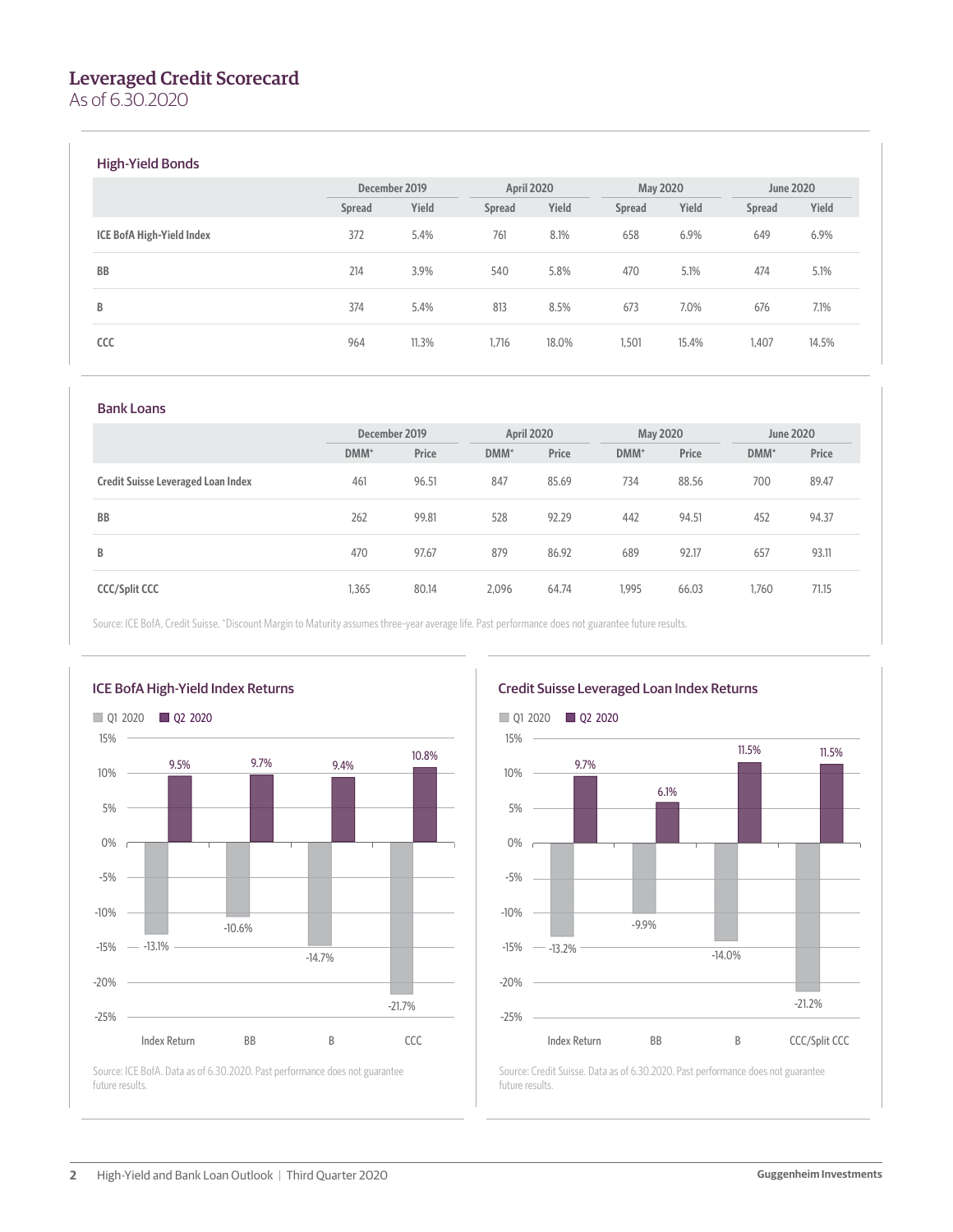#### Macroeconomic Overview

### $66$

Due to the Fed's support, I think any weakness in bonds from here would be a buying opportunity.

– Scott Minerd, *Chairman of Investments and Global Chief Investment Officer*

#### **Uneven Progress**

Medical research has led to a greater understanding of COVID-19. The fatality rate has fallen from original estimates and the demographics of the most at-risk populations are better understood. State governors weighed the risk of increased COVID-19 infections against the risks of a prolonged economic depression, prompting some to re-open local economies earlier than recommended by public health officials.

In the early stages of reopening, the economic benefits appeared to outweigh the health risks. The ISM Manufacturing PMI index and the ISM Services PMI index have both signaled expansionary activity during June and July. Nonfarm payrolls rebounded by a combined 9.3 million in May, June and July, bringing the unemployment rate down from 14.7 percent in April to 10.2 percent, but still above the peak unemployment rate during the financial crisis. From May to mid-June, the number of daily new coronavirus cases in the United States was also falling.

U.S. daily new cases surpassed the previous peak in late June, bringing into question the sustainability of gains from early re-openings. In July, the United States was logging over 60,000 new cases every day. By August, the pace moderated to around 54,000 daily new cases. Texas, Florida, and California partially reversed re-opening efforts by closing some or all bars to battle the surge in cases. New York and New Jersey, previous coronavirus hot spots, established quarantine measures for anyone traveling from emerging hotspot states. High frequency economic data began to slip as states restricted activity and consumers became more fearful.

While the COVID-19 numbers have since turned in the right direction, the delicate balancing act between containing the spread of COVID-19 and keeping the economy afloat complicates an already challenged second half of the year. The failure thus far to reach a deal on the next round of fiscal aid threatens the recovery in consumer spending. The upcoming presidential election will come into greater focus with the Democratic and Republican national conventions in August. Finally, as we enter the fall and winter months, elevated COVID-19 cases could strain hospital capacity during flu season.

In the face of so many unknowns, the certainty of central bank action has been potent. The Fed's effort to support proper market functioning via several emergency lending and asset purchase programs has been highly successful. The Fed "put" is still providing valuable support to credit markets, and helped to improve financial conditions well before many of the programs were enacted.

SMCCF in particular demonstrates the overwhelming role that the Fed's programs play in credit market performance. Despite the SMCCF's limited purchases of less than \$15 billion total in corporate bonds and exchange-traded funds (ETFs), market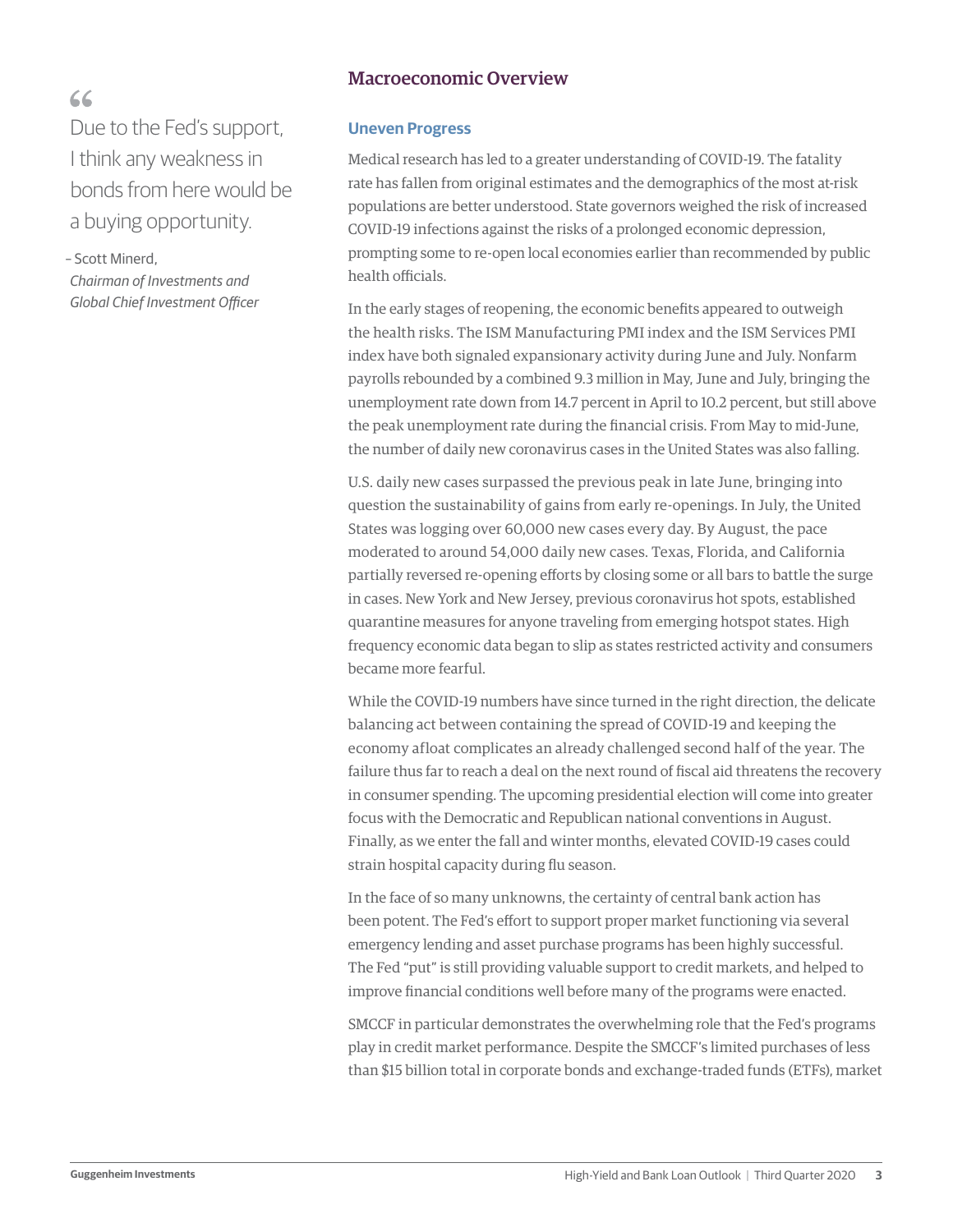functioning has significantly improved compared to March 2020. Returns have been stellar in investment-grade, high-yield, and bank loans, as spreads tightened to historical average levels.

The SMCCF was scheduled to end new purchases by Sept. 30, 2020, but on July 28, the Fed and the U.S Treasury extended this and several other programs to Dec. 31, 2020. This reflects the commitment from the Fed to continue to support credit availability until conditions return to normal. This report discusses various metrics we are monitoring to assess the likelihood that the program will be extended even beyond 2020.

#### **Must All Good Things Come to an End?**

After a 20 percent loss earlier this year, the ICE BofA High-Yield Index is down 0.3 percent year to date through the middle of August, having rebounded 26 percent from March lows. BB-rated corporates have returned 26 percent since the March lows, B-rated corporates have returned 25 percent, and CCC-rated corporates have also returned 25 percent. Index spreads tightened from about 1,100 basis points to 528 basis points.







Source: Guggenheim Investments, Bloomberg. Data as of 8.14.2020.

The bank loan sector is down only 2.0 percent through mid-August, after a 20 percent loss earlier this year. Three-year discount margins have tightened from 1,275 basis points at the peak in March to 600 basis points. The best-performing rating category in loans has been the B-rated sector, with a 23 percent gain since the March lows. BB-rated loans have returned 21 percent, and CCC-rated loans have returned 15 percent.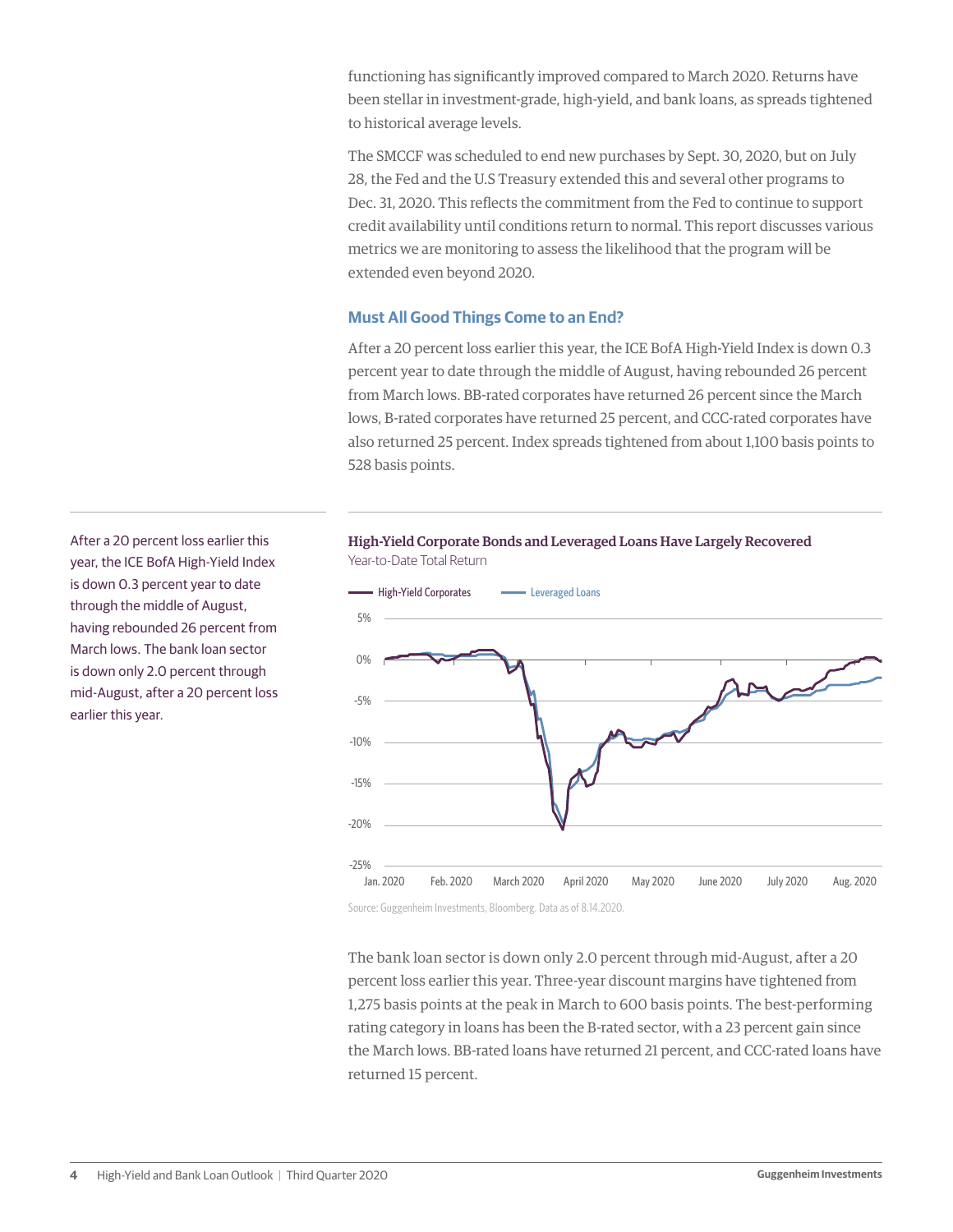In addition to direct stimulus to businesses and individuals, we believe the Fed's SMCCF is largely responsible for strong credit market excess returns since March. To briefly recap, the SMCCF and the related Primary Market Corporate Credit Facility (PMCCF) are programs established by the Fed under Section 13(3) of the Federal Reserve Act, which requires approval of the Treasury Secretary. The PMCCF extends credit directly to eligible high-quality issuers, while the SMCCF buys securities in the secondary market. Those purchases include investmentgrade bonds, high-yield corporate bonds that had an investment-grade rating as of March 22 (recent fallen angels), and ETFs. In both cases, the Fed lends to a special purpose vehicle (SPV) backed by Treasury capital appropriated by Congress under the CARES Act, which minimizes the credit risk the Fed incurs.

The mere existence of the facilities aided market functioning before they were active. The 2020 peak in credit spreads on March 23 coincided with the Fed's announcement of its corporate credit facilities and other 13(3) programs, although the SMCCF began purchasing ETFs several weeks later, and corporate bonds followed over a month after ETFs. The PMCCF has yet to see a single dollar in credit extension, as no issuers have chosen to opt in to that program.

The SMCCF has proven highly effective despite having executed a relatively small volume of purchases. Bond purchases include those of high-yield issuers like Delta Airlines, Apache, and Ford Motor Credit. ETF purchases include the SPDR Bloomberg Barclays High-Yield Bond ETF (JNK) and iShares iBoxx High-Yield Corporate Bond ETF (HYG).

Our Macroeconomic and Investment Research Group compiled a dashboard of market functioning measures to watch as the Fed assesses the need for more purchases while the program is active. We believe these measures will be taken into account when deciding whether to extend the program again later this year. The following section provides a gallery of the charts they have compiled. Our conclusion is that there is still some progress to be made, which would support a decision by policymakers to extend the facilities. Historical experience also supports this conclusion, as the Fed extended the 13(3) facilities introduced in 2008 until well after market conditions had normalized.

#### The Market Functioning Gallery

The Fed established the SMCCF and other programs to support credit to employers by providing liquidity to the corporate bond market. Specifically, a stated objective of the SMCCF is to achieve sustained improvement in market functioning to levels at or near what prevailed prior to the COVID-19 dislocation. For simplicity, we assume that means a return to levels observed in January 2020.

These measures were outlined in the frequently asked questions section accompanying the Secondary Market Corporate Credit Facilities. Of those measures, for brevity's sake we only discuss the level of credit spreads, credit curve shape, trading volume, and bid-ask spreads. These are measures that we found the most telling.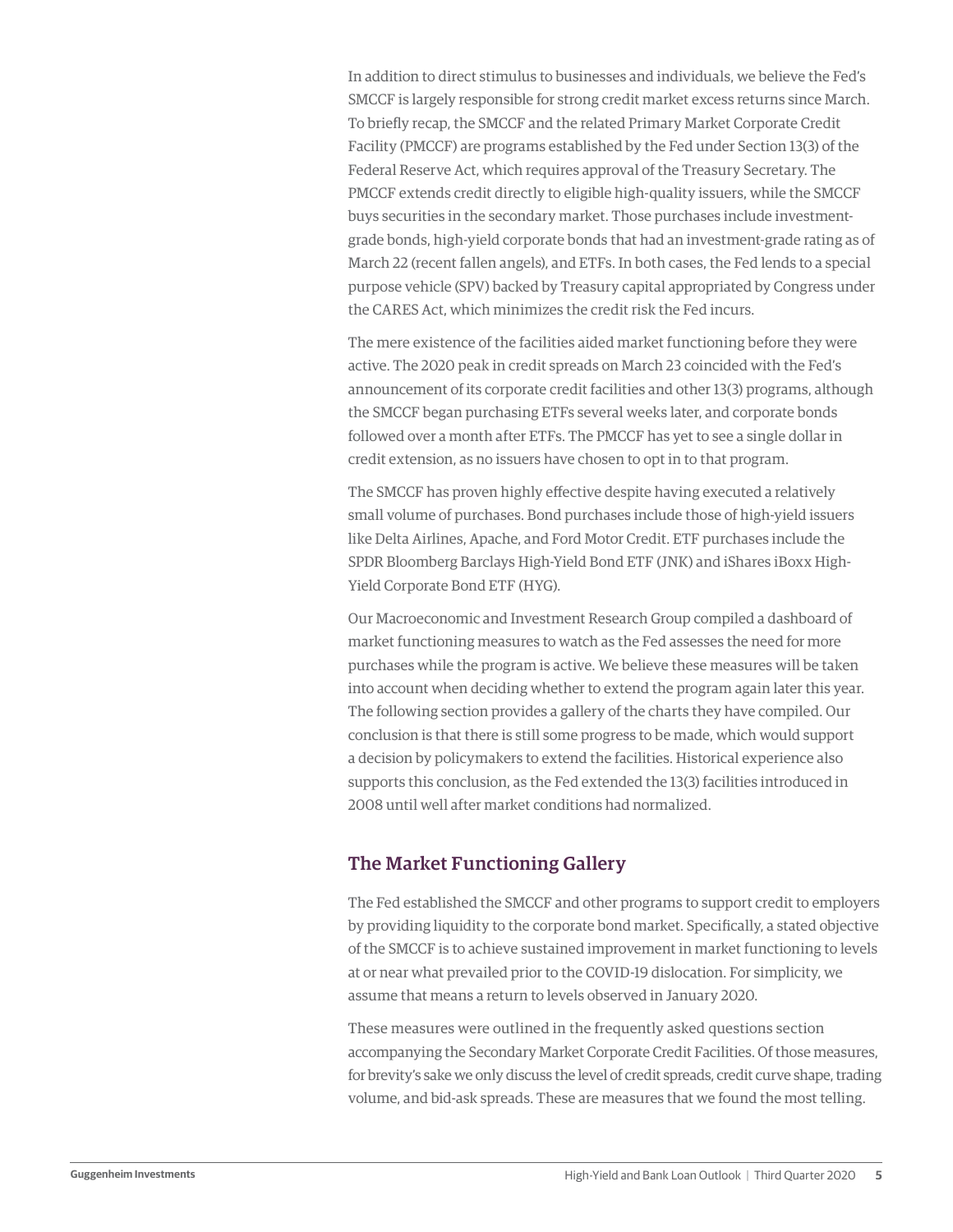**Credit spreads:** Credit spreads have tightened significantly from March peak levels. BBB-rated corporate bond spreads remain 37 basis points over January levels. BB-rated corporate bond spreads are 124 basis points wider January levels, and B-rated corporate bonds are 130 basis points wider. If the objective is to return to levels that prevailed around January 2020, there is still scope for improvement in investment-grade credit and high-yield.

Differences in spreads between credit ratings remain somewhat distorted. BBBrated spreads are trading 72 basis points above A-rated spreads, while in January this difference was only 52 basis points. In high yield, BB-rated are 186 basis points wider than BBB-rated spreads, well above January levels of 92 basis points. In other words, there is plenty of room for spread compression.

### Spreads Have Tightened Significantly Since March Peak

Spread Levels on Given Days, by Rating



Source: Guggenheim Investments, Bloomberg. Data as of 8.14.2020. Loan spreads shown are three-year discount margins.

**Credit curve shape:** The difference in spread between a long-dated corporate bond and a short-dated corporate bond of the same rating, and especially of the same issuer, is positive under normal circumstances. Lenders require a higher risk premium for the increased uncertainty associated with lending for a longer period. But this curve inverts during market stress, in part because rising default risk pushes down the dollar price of bonds across the curve, which translates into a greater increase in yields on shorter maturity bonds. In March 2020, the credit curve inverted for investment-grade and high-yield bond markets.

As of mid-August, investment-grade credit spread curves have normalized, but the curve for high yield remains highly inverted. For BB-rated bonds, the difference between a nine- to 10-year maturity spread and a two- to three-year maturity spread is -36 basis points. This has improved from a -161 basis point inversion in March, but remains abnormal. For single Bs, the shape for the same points on the

BBB-rated corporate bond spreads remain 37 basis points over January levels. BB-rated corporate bond spreads are 124 basis points wider January levels, and B-rated corporate bonds are 130 basis points wider. If the objective is to return to levels that prevailed around January 2020, there is still scope for improvement in investment-grade credit and high-yield.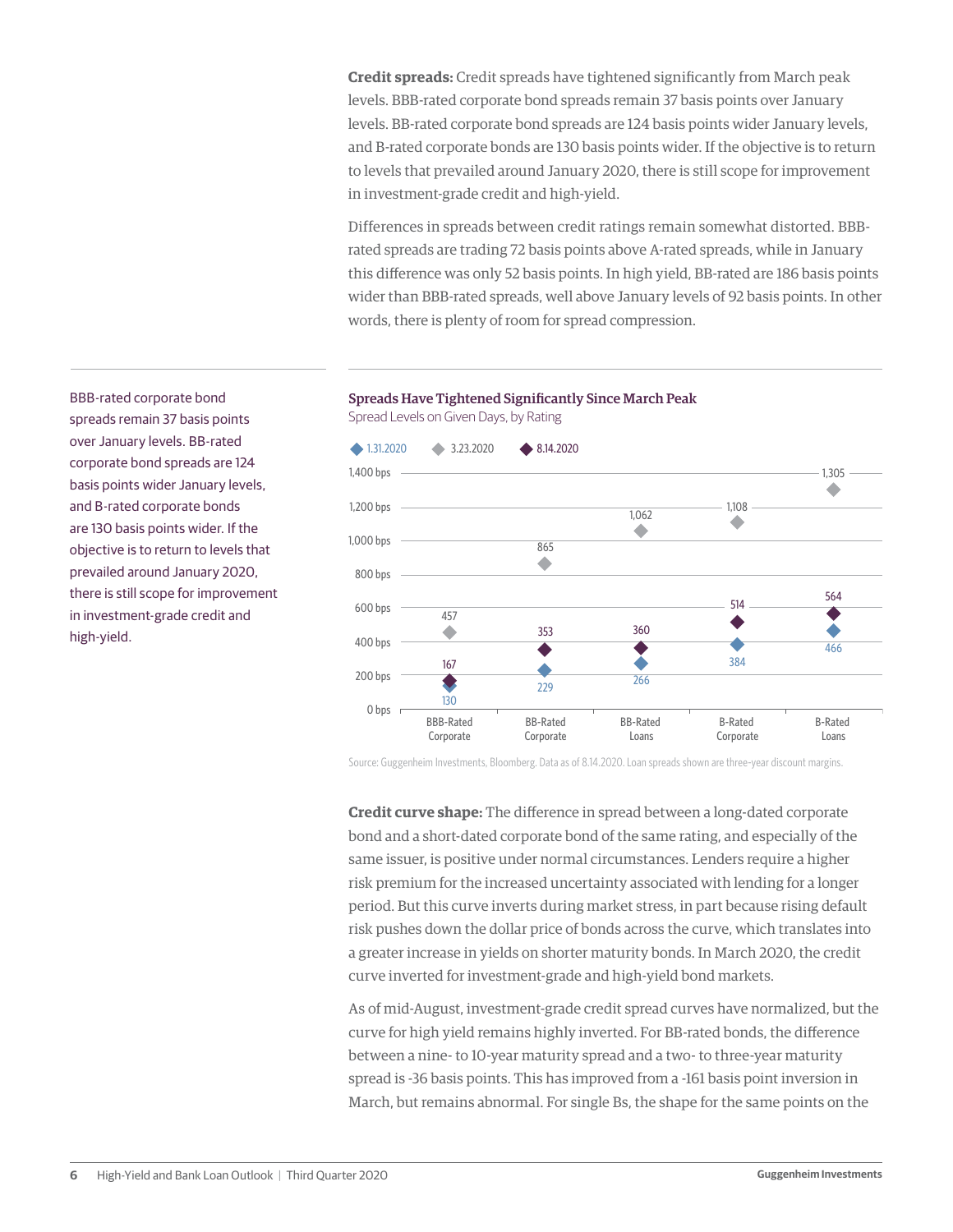As of mid-August, investmentgrade credit spread curves have normalized, but the curve for high yield remains highly inverted. For BB-rated bonds, the difference between a nine- to 10-year maturity spread and a two- to three-year maturity spread is -36 basis points. This has improved from a -161 basis point inversion in March, but remains abnormal.

#### Plenty of Room for Further Spread Compression

Spread Differences by Rating



Source: Guggenheim Investments, Bloomberg. Data as of 8.14.2020.

curve is -293 basis points. This inversion represents lingering default concerns, which are more prevalent in high-yield corporate than in investment-grade. In normal circumstances, the high-yield credit curve should be upward sloping, but this measure of market functioning is reading "not normal."



#### High-Yield Credit Curves Remain Deeply Inverted

Source: Guggenheim Investments, ICE Index Services. Data as of 8.14.2020.

**Trading volume:** Corporate bond trading volume is best measured as a ratio of the value of the total market outstanding. This way we can see that there is a natural level of trading activity in corporate bond markets. In high yield, that natural level over a trailing 20 trading day period is between 8 percent and 15 percent of market

In normal circumstances, the highyield credit curve should be upward sloping, but this measure of market functioning is reading "not normal."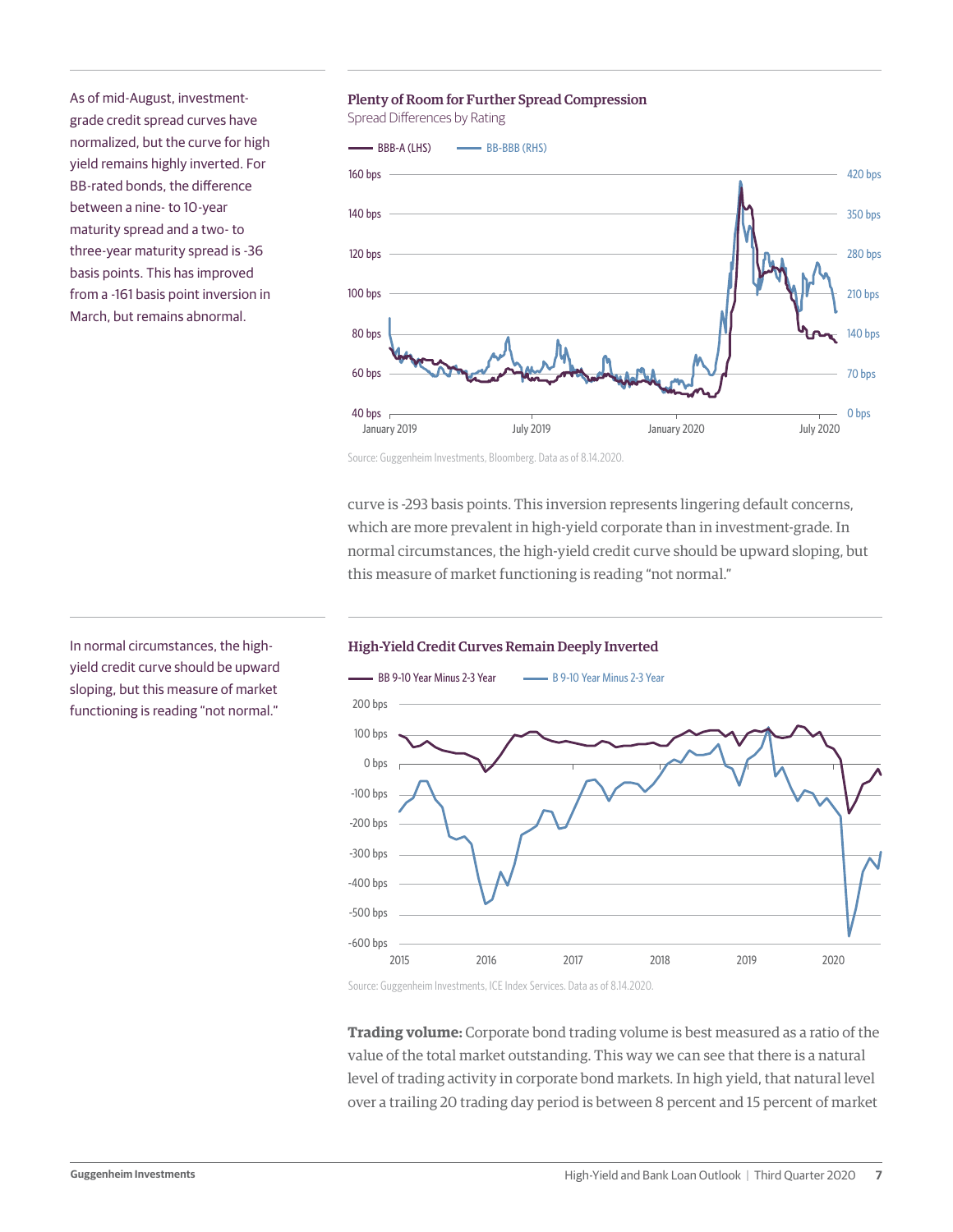value. There are seasonal lulls around the beginning of the year and summer months when trading volume dips to no less than 5 percent of market value, which is natural. When volatility is high, trading volume spikes as investors look to de-risk quickly. This occurred in early April when on a trailing 20 trading day basis, high-yield trading volume spiked to 22 percent of the market outstanding, well above average levels of 11 percent in recent years.

2017 **- 2018** - 2019 **- 2020** Jan. Feb. March April May June July Aug. Sept. Oct. Nov. Dec. 0% 5% 10% 15% 20% 25%

#### High-Yield Trading Volumes Have Returned to Normal Levels After Spiking Trading Volume as a % of Market Value

Source: Guggenheim Investments, Bloomberg, FINRA TRACE. Data as of 8.14.2020.

Trading volumes have come down to slightly below normal levels seen in 2017, 2018, and 2019, when measured as a share of market size. The Fed may interpret this as a potential sign of declining liquidity, but we do not currently see this as a concern.

**Bid-Ask Spreads:** A broadly accepted measure of corporate bond market liquidity is the bid-ask spread. This measure is difficult to track because dealers quote different levels. We relied on data from BofA Global Research. The average bid-ask spread for BBB-rated corporates is about 10 basis points since 2011. In March, bidask spreads spiked to 27 basis points. The average BBB-rated corporate bond has a duration of about 8.5 years, so this translates to an average price difference of about 2.3 percent. This gap can make a substantial difference in an investor's ability to beat their benchmark.

The historical average bid-ask spread in BB-rated corporates is about 33 basis points. In March, the BB-rated bid-ask spread spiked to 71 basis points, or nearly 3 percent difference in price. Currently, bid-ask spreads for BBs remain elevated at 45 basis points, above the average since 2011 but well below March peak levels. We consider this substantially better with room for improvement.

Trading volumes have come down to slightly below normal levels seen in 2017, 2018, and 2019, when measured as a share of market size. The Fed may interpret this as a potential sign of declining liquidity, but we do not currently see this as a concern.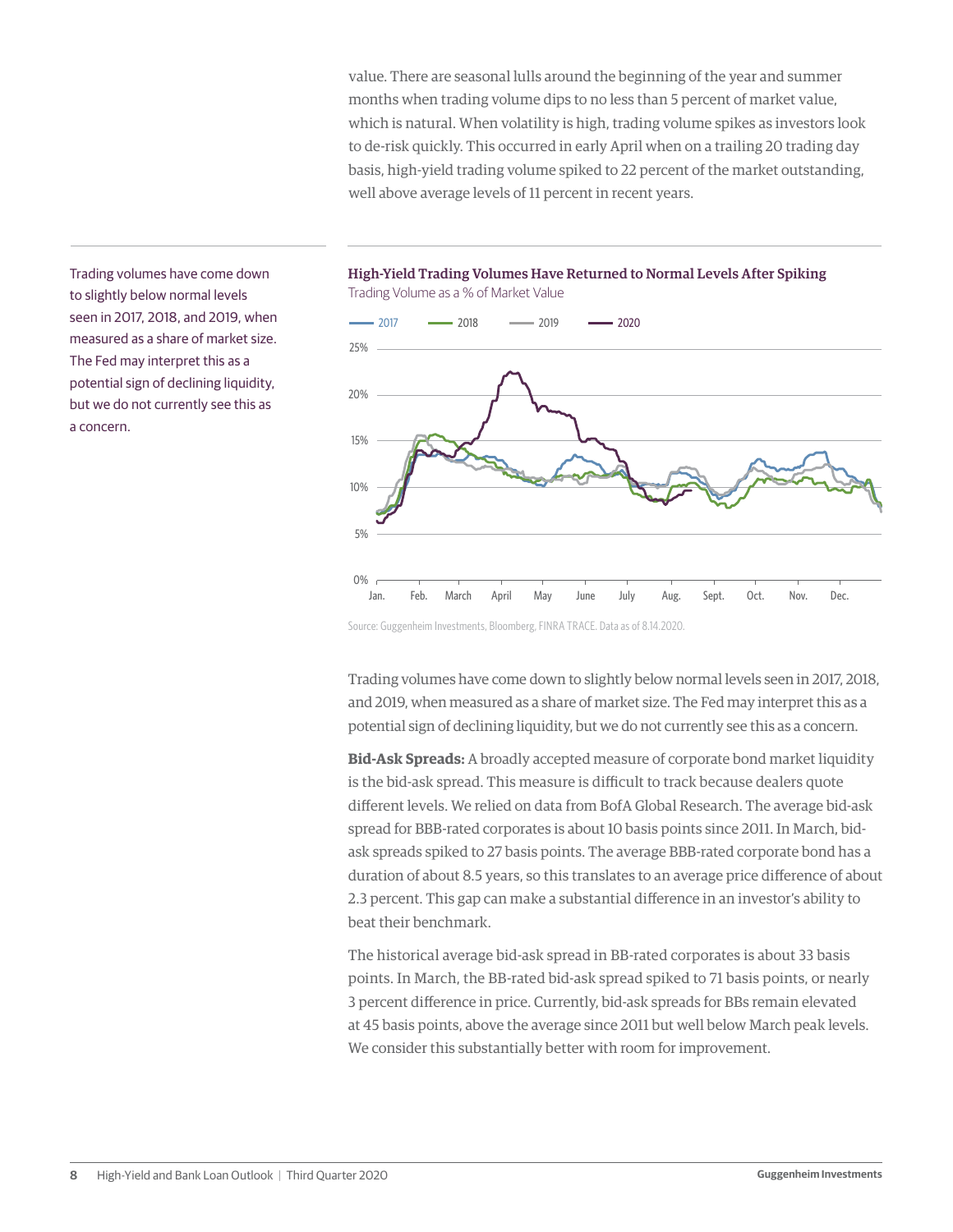Currently, bid-ask spreads for BBs remain elevated at 45 basis points, above the average since 2011 but well below March peak levels. We consider this substantially better with room for improvement.

#### Bid-Ask Spreads Remain Elevated, but Are Well Below March Peak

Bid-Ask Spreads in Basis Points



Source: Guggenheim Investments, BofA Merrill Lynch Research. Data as of 7.31.2020.

#### Investment Implications

The corporate credit facilities have driven investment-grade corporate bond spreads tighter, leading to tighter spreads in high yield due to relative value and as investors reach for yield. This has spillover effects into tangential sectors as well.

Investors who buy both corporate bonds and bank loans, as we do at Guggenheim, make relative value decisions between those sectors. Our first quarter high-yield and bank loan report was dedicated entirely to our approach on relative value. It is no surprise to us that the monthly returns between the two sectors over the past decade have been 86 percent correlated. Therefore, while high-yield corporates directly benefit from some Fed's purchases, bank loans benefit from the lift in high-yield corporate bond valuations.

It is important to recognize that fundamentals remain challenged. Rating migration has been negative and default rates have risen in both sectors. We expect default rates to reach double digits, as discussed in our last quarterly report. Recovery values have plummeted to record lows according to J.P. Morgan research. In high-yield corporates, recovery rates are averaging 17 percent on a 12-month trailing basis, and recovery rates in first-lien loans are averaging 47 percent.

The Fed's programs will continue to play an important role in credit market performance. But as the fundamental credit backdrop has deteriorated in the past several months, we do not expect the programs to evenly support prices across ratings and industries, or repair solvency issues. We caution against a blind march into deeply distressed credit areas.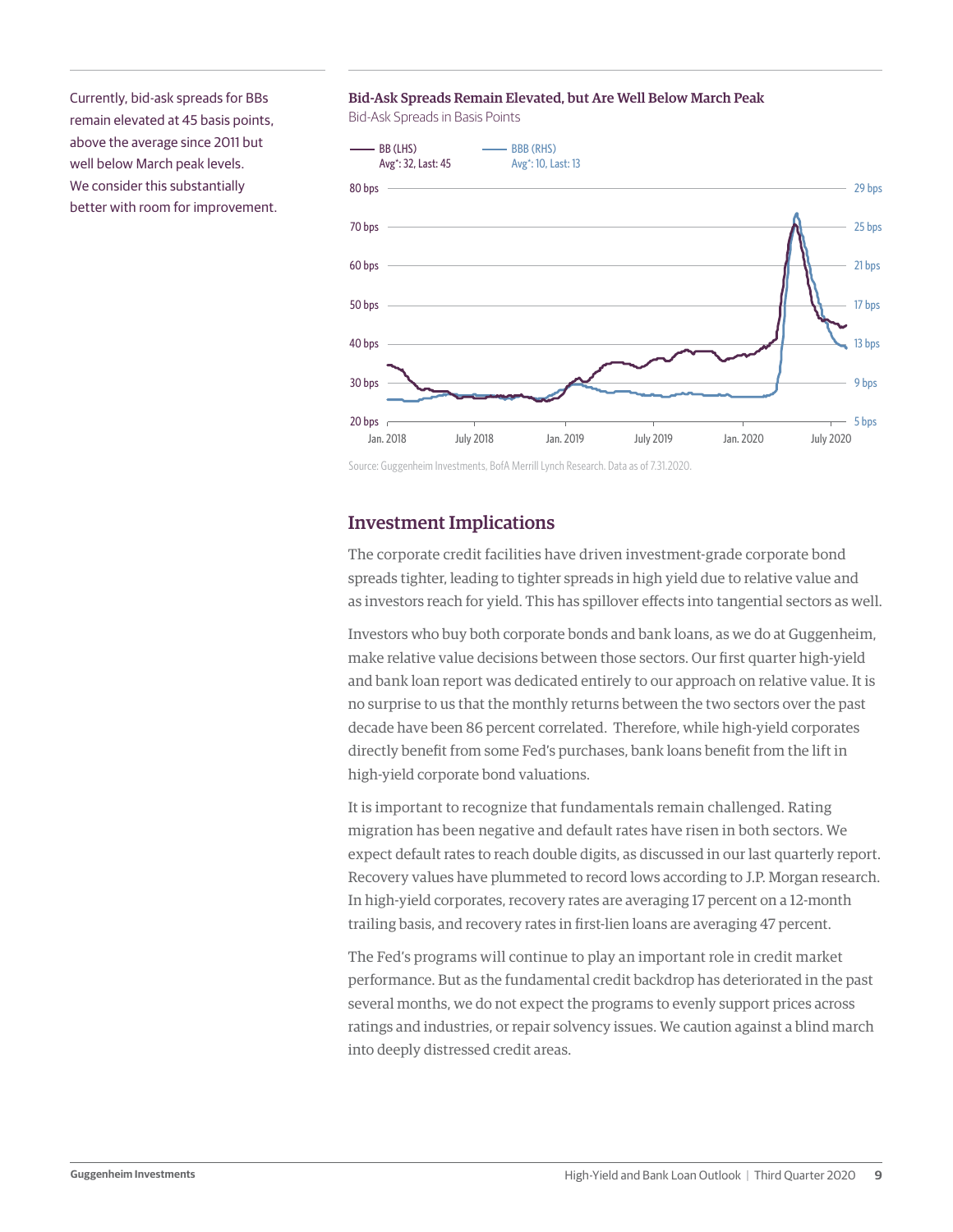Our work continues to be focused on opportunistically capturing value as the Fed's programs support credit markets, while recognizing the limits of their impact. The programs will not prevent investors from pricing in defaults, as we have seen in certain sectors like energy, retail, and durable goods. As such, we navigate these markets with cautious bullishness.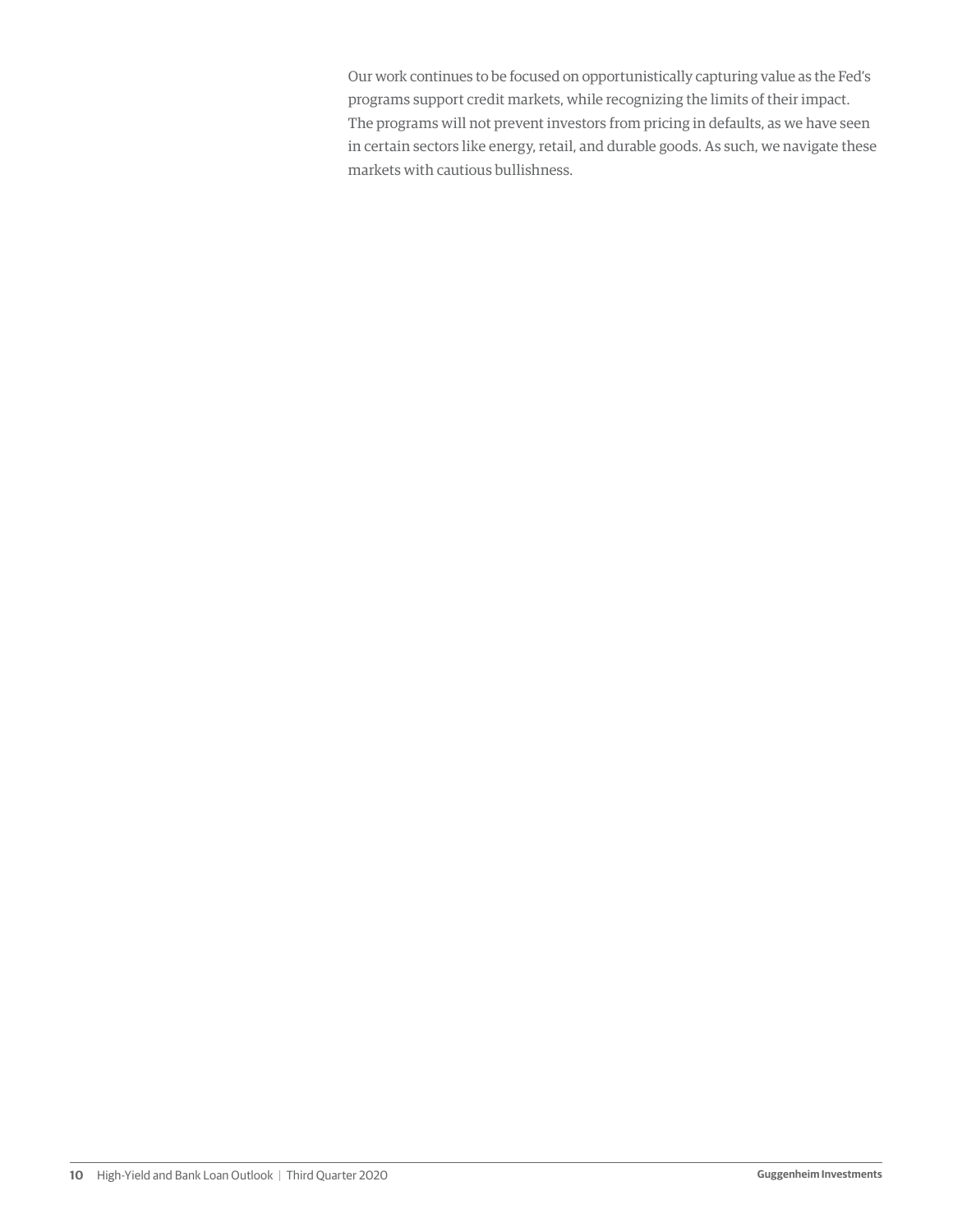#### Important Notices and Disclosures

#### **INDEX AND OTHER DEFINITIONS**

The referenced indices are unmanaged and not available for direct investment. Index performance does not reflect transaction costs, fees or expenses.

The Credit Suisse Leveraged Loan Index tracks the investable market of the U.S. dollar denominated leveraged loan market. It consists of issues rated "5B" or lower, meaning that the highest rated issues included in this index are Moody's/S&P ratings of Baa1/BB+ or Ba1/ BBB+. All loans are funded term loans with a tenor of at least one year and are made by issuers domiciled in developed countries.

The **Intercontinental Exchange (ICE) Bank of America Merrill Lynch High-Yield Index** is a commonly used benchmark index for high-yield corporate bonds.

The S&P 500 Index is a capitalization-weighted index of 500 stocks, actively traded in the U.S., designed to measure the performance of the broad economy, representing all major industries.

A **basis point (bps)** is a unit of measure used to describe the percentage change in the value or rate of an instrument. One basis point is equivalent to 0.01%.

**Spread** is the difference in yield to a Treasury bond of comparable maturity.

**EBITDA**, which stands for earnings before interest, taxes, depreciation and amortization, is a commonly used proxy for the earning potential of a business.

#### **RISK CONSIDERATIONS**

**The potential impacts of the COVID-19 outbreak are increasingly uncertain, difficult to assess and impossible to predict, and may result in significant losses.** Fixedincome investments are subject to credit, liquidity, interest rate and, depending on the instrument, counter-party risk. These risks may be increased to the extent fixed-income investments are concentrated in any one issuer, industry, region or country. The market value of fixed-income investments generally will fluctuate with, among other things, the financial condition of the obligors on the underlying debt obligations or, with respect to synthetic securities, of the obligors on or issuers of the reference obligations, general economic conditions, the condition of certain financial markets, political events, developments or trends in any particular industry. Fixed-income investments are subject to the possibility that interest rates could rise, causing their values to decline.

Bank loans are generally below investment grade and may become nonperforming or impaired for a variety of reasons. Nonperforming or impaired loans may require substantial workout negotiations or restructuring that may entail, among other things, a substantial reduction in the interest rate and/or a substantial write down of the principal of the loan. In addition, certain bank loans are highly customized and, thus, may not be purchased or sold as easily as publicly-traded securities. Any secondary trading market also may be limited, and there can be no assurance that an adequate degree of liquidity will be maintained. The transferability of certain bank loans may be restricted. Risks associated with bank loans include the fact that prepayments may generally occur at any time without premium or penalty. High-yield debt securities have greater credit and liquidity risk than investment grade obligations.

High-yield debt securities are generally unsecured and may be subordinated to certain other obligations of the issuer thereof. The lower rating of high-yield debt securities and below investment grade loans reflects a greater possibility that adverse changes in the financial condition of an issuer or in general economic conditions, or both, may impair the ability of the issuer thereof to make payments of principal or interest. Securities rated below investment grade are commonly referred to as "junk bonds." Risks of high-yield debt securities may include (among others): (i) limited liquidity and secondary market support, (ii) substantial market place volatility resulting from changes in prevailing interest rates, (iii) the possibility that earnings of the high-yield debt security issuer may be insufficient to meet its debt service, and (iv) the declining creditworthiness and potential for insolvency of the issuer of such high-yield debt securities during periods of rising interest rates and/or economic downturn. An economic downturn or an increase in interest rates could severely disrupt the market for high-yield debt securities and adversely affect the value of outstanding high-yield debt securities and the ability of the issuers thereof to repay principal and interest. Issuers of high-yield debt securities may be highly leveraged and may not have available to them more traditional methods of financing.

This article is distributed for informational or educational purposes only and should not be considered a recommendation of any particular security, strategy or investment product, or as investing advice of any kind. This article is not provided in a fiduciary capacity, may not be relied upon for or in connection with the making of investment decisions, and does not constitute a solicitation of an offer to buy or sell securities. The content contained herein is not intended to be and should not be construed as legal or tax advice and/or a legal opinion. Always consult a financial, tax and/or legal professional regarding your specific situation.

This article contains opinions of the author but not necessarily those of Guggenheim Partners or its subsidiaries. The author's opinions are subject to change without notice. Forward looking statements, estimates, and certain information contained herein are based upon proprietary and non-proprietary research and other sources. Information contained herein has been obtained from sources believed to be reliable, but are not assured as to accuracy. No part of this article may be reproduced in any form, or referred to in any other publication, without express written permission of Guggenheim Partners, LLC. Past performance is not indicative of future results. There is neither representation nor warranty as to the current accuracy of, nor liability for, decisions based on such information.

1. Guggenheim Investments assets under management are as of 6.30.2020. The assets include leverage of \$13bn for assets under management. Guggenheim Investments represents the following affiliated investment management businesses of Guggenheim Partners, LLC: Guggenheim Partners Investment Management, LLC, Security Investors, LLC, Guggenheim Funds Distributors, LLC, Guggenheim Funds Investment Advisors, LLC, Guggenheim Corporate Funding, LLC, Guggenheim Partners Europe Limited, GS GAMMA Advisors, LLC, and Guggenheim Partners India Management.

2. Guggenheim Partners assets under management are as of 6.30.2020 and include consulting services for clients whose assets are valued at approximately \$65bn.

© 2020, Guggenheim Partners, LLC. No part of this article may be reproduced in any form, or referred to in any other publication, without express written permission of Guggenheim Partners, LLC. Guggenheim Funds Distributors, LLC is an affiliate of Guggenheim Partners, LLC. For information, call 800.345.7999 or 800.820.0888.

Member FINRA/SIPC GPIM 44425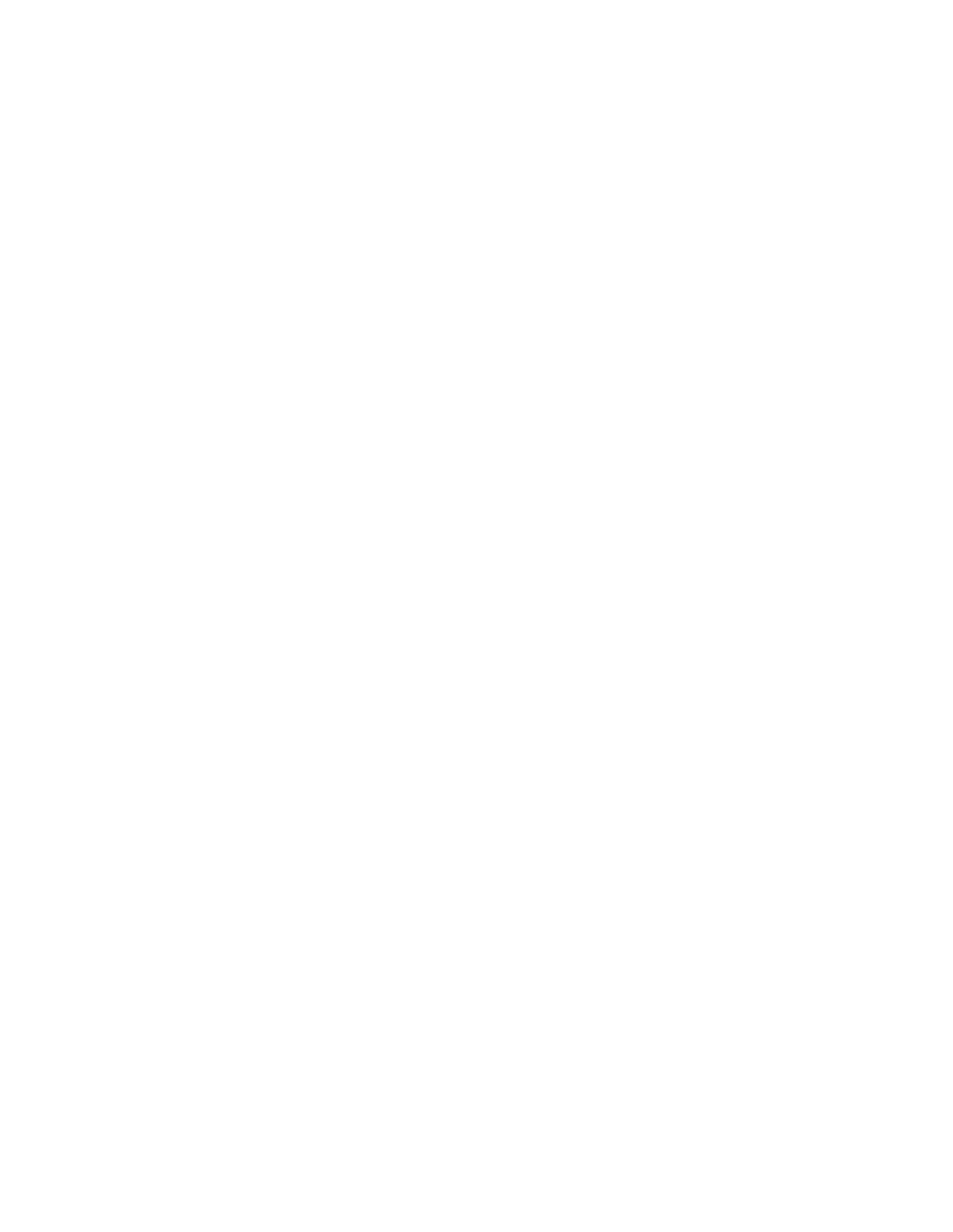#### Guggenheim's Investment Process

Guggenheim's fixed-income portfolios are managed by a systematic, disciplined investment process designed to mitigate behavioral biases and lead to better decision-making. Our investment process is structured to allow our best research and ideas across specialized teams to be brought together and expressed in actively managed portfolios. We disaggregated fixed-income investment management into four primary and independent functions—Macroeconomic Research, Sector Teams, Portfolio Construction, and Portfolio Management—that work together to deliver a predictable, scalable, and repeatable process. Our pursuit of compelling risk-adjusted return opportunities typically results in asset allocations that differ significantly from broadly followed benchmarks.



#### Guggenheim Investments

Guggenheim Investments is the global asset management and investment advisory division of Guggenheim Partners, with more than \$220 billion<sup>1</sup> in total assets across fixed income, equity, and alternative strategies. We focus on the return and risk needs of insurance companies, corporate and public pension funds, sovereign wealth funds, endowments and foundations, consultants, wealth managers, and high-net-worth investors. Our 300+ investment professionals perform rigorous research to understand market trends and identify undervalued opportunities in areas that are often complex and underfollowed. This approach to investment management has enabled us to deliver innovative strategies providing diversification opportunities and attractive long-term results.

#### Guggenheim Partners

Guggenheim Partners is a global investment and advisory firm with more than \$280 billion<sup>2</sup> in assets under management. Across our three primary businesses of investment management, investment banking, and insurance services, we have a track record of delivering results through innovative solutions. With 2,400 professionals based in offices around the world, our commitment is to advance the strategic interests of our clients and to deliver long-term results with excellence and integrity. We invite you to learn more about our expertise and values by visiting GuggenheimPartners.com and following us on Twitter at twitter.com/guggenheimptnrs.

For more information, visit GuggenheimInvestments.com.